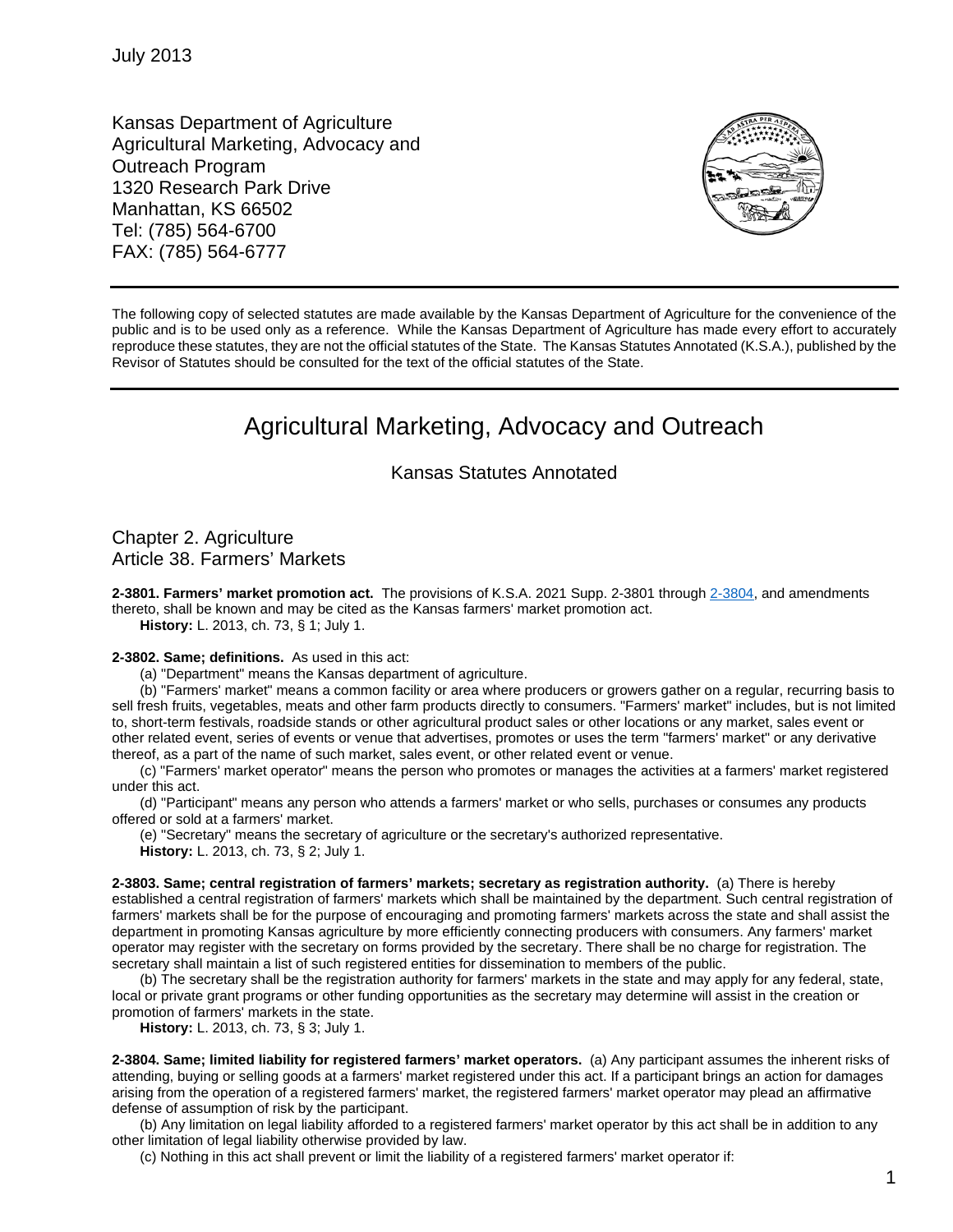(1) The registered farmers' market operator injures the participant by intentional or willful misconduct; or

(2) the registered farmers' market operator has actual knowledge of a dangerous condition in the land, facilities or equipment used in the registered farmers' market activity or the dangerous propensity of a particular animal used in such activity and does not make such dangerous condition known to the participant and such dangerous condition causes the participant to sustain injuries or death.

**History:** L. 2013, ch. 73, § 4; July 1.

# Chapter 47. Livestock and Domestic Animals Article 19. Aquaculture

**47-1901. Definition.** As used in this act, "aquaculture" means the controlled cultivation and harvest of aquatic plants and animals.

**History:** L. 1992, ch. 102, § 1; July 1.

**47-1902. State aquaculture plan.** (a) The Kansas department of agriculture shall be the official lead agency to coordinate aquaculture activities in the state and shall be responsible for the implementation of a state aquaculture plan.

(b) The secretary of agriculture shall, in regard to the aquaculture industry, have the following duties, authorities and powers to:

(1) Work with the respective regulatory and resource agencies to delineate individual agency responsibilities and activities in aquaculture research, regulation, service, and development;

(2) serve as an advocate for the industry and assist in promoting and marketing aquaculture products. The secretary shall provide market development assistance in conjunction with the industry and shall facilitate improved communication and interaction among aquaculture producers, governmental agencies, both federal and state, and with national organizations representing aquaculture interests;

(3) coordinate the development of aquaculture literature for the general public and fish growers, and act as a central clearinghouse for the transfer of information;

(4) provide guidance for aquaculture research and development;

(5) assist in the development and conducting of educational seminars, workshops, short courses, and other programs on aquaculture;

(6) accept grants and donations; and

(7) promulgate and adopt rules and regulations for the administration of this act.

(c) In implementing the provisions of this section, aquaculture and aquaculture products shall be deemed to be agricultural products as that term is used in K.S.A. 74-530, and amendments thereto. In addition, the secretary of agriculture may use any power and authority granted under K.S.A. 74-530, and amendments thereto, in the implementation of this act.

**History:** L. 1992, ch. 102, § 10; L. 2004, ch. 101, § 81; L. 2006, ch. 16, § 1; July 1.

**47-1905. Aquaculture fund.** (a) There is hereby created in the state treasury the aquaculture fund. Such fund shall be used to receive and expend donations and grants to fund research in aquaculture and to promote and market aquaculture and aquaculture products in the state of Kansas.

(b) All expenditures from such fund shall be made in accordance with appropriation acts upon warrants of the director of accounts and reports issued pursuant to vouchers approved by the secretary of agriculture or by a person or persons designated by the secretary.

**History:** L. 1992, ch. 102, § 13; L. 1993, ch. 53, § 2; L. 2004, ch. 101, § 84; July 1.

# Chapter 74. State Boards, Commissions and Authorities Article 5. Department of Agriculture

**74-5,112. Agriculture marketing and promotions program created within department of agriculture.** (a) There is hereby established, within and as a part of the Kansas department of agriculture, the agriculture marketing and promotions program.

(b) (1) The secretary of agriculture shall appoint such employees as may be needed to carry out the powers and duties of the program, and all such officers and employees shall be within the classified or unclassified service.

(2) All employees shall act for and exercise the powers of the secretary of agriculture to the extent that authority to do so is delegated by the secretary of agriculture.

**History:** Executive Reorganization Order No. 40, § 1; L. 2011, ch. 135, § 1; July 1.

### **74-5,113. Transfer of marketing and promotions functions from department of commerce to department of**

**agriculture.** (a) The agriculture products development division within the department of commerce created by K.S.A. 74- 50,156, and amendments thereto, is hereby abolished.

(b) Except as otherwise provided by this order, all powers, duties and functions of the agriculture products development division within the department of commerce created by K.S.A. 74-50,156, and amendments thereto, are hereby transferred to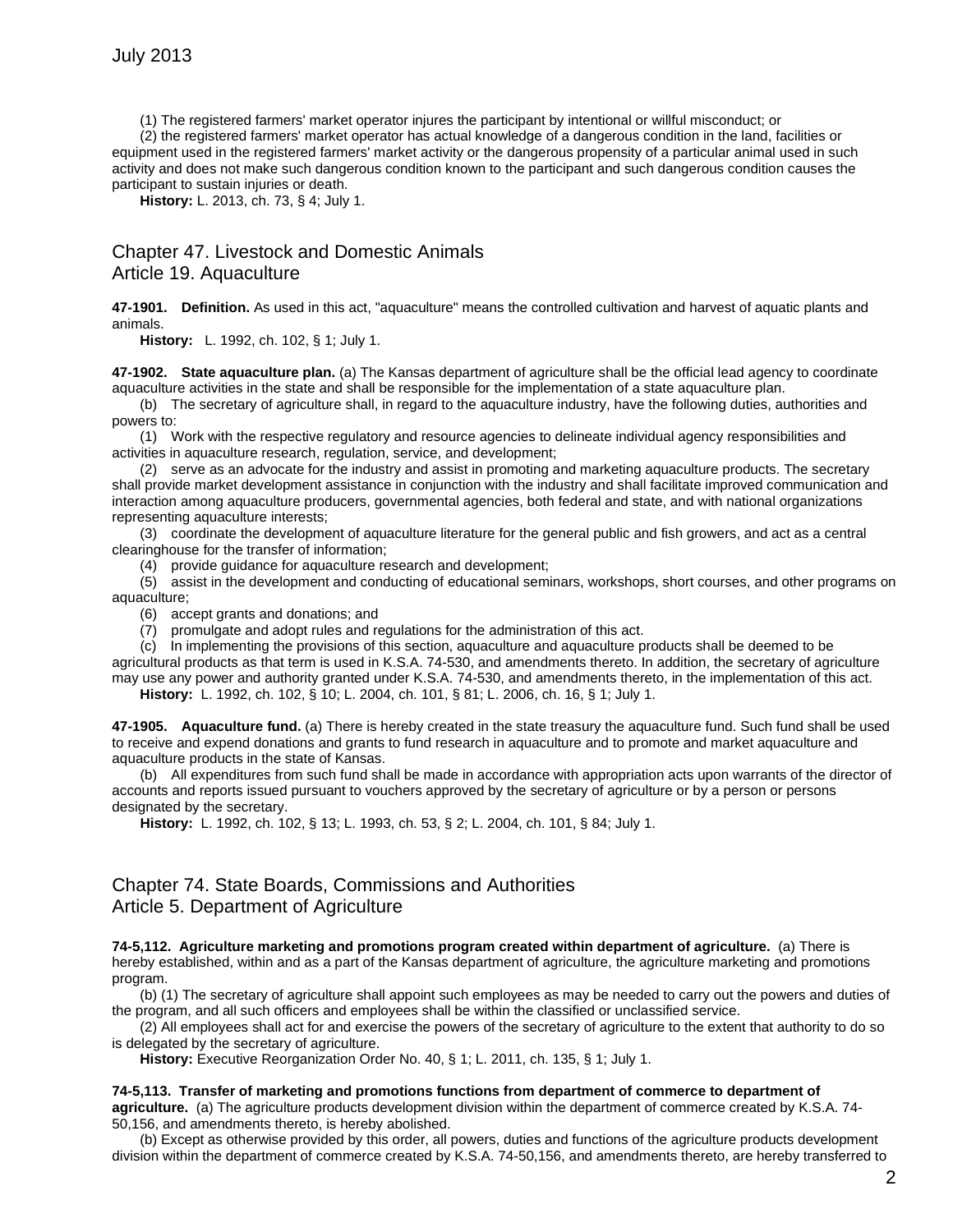and imposed upon the agriculture marketing and promotions program within the Kansas department of agriculture created herein.

**History:** Executive Reorganization Order No. 40, § 2; L. 2011, ch. 135, § 2; July 1.

**74-5,114. Powers, duties and functions of agriculture products development division transferred to department of agriculture; application of documentary references and designations; rules and regulations, orders and directives of secretary continued in effect until superseded.** (a) The agriculture marketing and promotions program within the Kansas department of agriculture shall be the successor in every way to the powers, duties and functions of the agriculture products development division within the department of commerce which were in effect prior to the effective date of K.S.A. 2013 Supp. 74-5,112 through 74-5,132, and amendments thereto, and that are transferred pursuant to K.S.A. 2013 Supp. 74-5,113, and amendments thereto. Every act performed in the exercise of such transferred powers, duties and functions by or under the authority of the agriculture marketing and promotions program within the Kansas department of agriculture shall be deemed to have the same force and effect as if performed by the agriculture products development division within the department of commerce in which such powers, duties and functions were in effect prior to the effective date of K.S.A. 2013 Supp. 74-5,112 through 74-5,132, and amendments thereto.

(b) Whenever the agriculture products development division or words of like effect are referred to or designated by a statute, contract, or other document and such reference is in regard to any of the powers, duties, or functions transferred to the agriculture products marketing and promotions program such reference or designation shall be deemed to apply to the program or the secretary of agriculture.

(c) All rules and regulations, orders and directives of the agriculture products development division within the department of commerce which relate to the functions transferred by K.S.A. 2013 Supp. 74-5,112 through 74-5,132, and amendments thereto and which are in effect on the effective date of K.S.A. 2013 Supp. 74-5,112 through 74-5,132, and amendments thereto, shall continue to be effective and shall be deemed to be rules and regulations, orders and directives of the agriculture marketing and promotions program within the Kansas department of agriculture transferred herein until revised, amended, revoked or nullified pursuant to law. **History:** Executive Reorganization Order No. 40, § 3; L. 2011, ch. 135, § 3; July 1.

**74-5,115. Funds and liabilities transferred from department of commerce to department of agriculture.** (a) The balances of all funds or accounts thereof appropriated or reappropriated for the agriculture products development division within the department of commerce relating to the powers, duties and functions transferred by K.S.A. 2013 Supp. 74-5,112 through 74-5,132, and amendments thereto, are hereby transferred within the state treasury to the agriculture marketing and promotions program within the Kansas department of agriculture transferred herein and shall be used only for the purpose for which the appropriation was originally made.

(b) Subject to acts of the legislature, all fees, grant funds, and loan repayment funds dedicated to the agriculture products development division within the department of commerce prior to the effective date of K.S.A. 2013 Supp. 74-5,112 through 74- 5,132, and amendments thereto, shall be transferred to the agriculture marketing and promotions program within the department of agriculture.

(c) Liability for all accrued compensation or salaries of officers and employees who are transferred from the agriculture products development division within the department of commerce under K.S.A. 2013 Supp. 74-5,112 through 74-5,132, and amendments thereto, shall be assumed and paid by the agriculture marketing and promotions program within the Kansas department of agriculture.

**History:** Executive Reorganization Order No. 40, § 4; L. 2011, ch. 135, § 4; July 1.

**74-5,116. Resolution of conflicts regarding disposition of property, powers, duties, functions, appropriations, personnel and records.** (a) When any conflict arises as to the disposition of any property, power, duty or function or the unexpended balance of any appropriation as a result of any abolition or transfer made by or under the authority of K.S.A. 2013 Supp. 74-5,112 through 74-5,132, and amendments thereto, such conflict shall be resolved by the governor, whose decision shall be final.

(b) The agriculture marketing and promotions program within the Kansas department of agriculture shall succeed to all property, property rights and records which were used for or pertain to the performance of powers, duties and functions transferred to the division. Any conflict as to the proper disposition of property, personnel, or records arising under K.S.A. 2013 Supp. 74-5,112 through 74-5,132, and amendments thereto, shall be determined by the governor, whose decision shall be final.

**History:** Executive Reorganization Order No. 40, § 5; L. 2011, ch. 135, § 5; July 1.

**74-5,117. Rights preserved in legal actions and proceedings.** (a) No suit, action, or other proceeding, judicial or administrative, lawfully commenced or which could have been commenced, by or against any state agency or program mentioned in K.S.A. 2013 Supp. 74-5,112 through 74-5,132, and amendments thereto, or by or against any officer of the state in such officer's official duties, shall abate by reason of the governmental reorganization effected under the provisions of K.S.A. 2013 Supp. 74-5,112 through 74- 5,132, and amendments thereto. The court may allow any such suit, action or other proceeding to be maintained by or against the successor of any such state agency or any officer affected.

(b) No criminal action commenced or which could have been commenced by the state shall abate by the taking effect of K.S.A. 2013 Supp. 74-5,112 through 74-5,132, and amendments thereto.

**History:** Executive Reorganization Order No. 40, § 6; L. 2011, ch. 135, § 6; July 1.

**74-5,118. Transfer of officers and employees; rights and benefits preserved.** (a) The secretary of agriculture shall determine such employees as are necessary to enable the secretary to carry out the duties of the agriculture marketing and promotions program. All officers and employees of the agriculture products development division within the department of commerce who,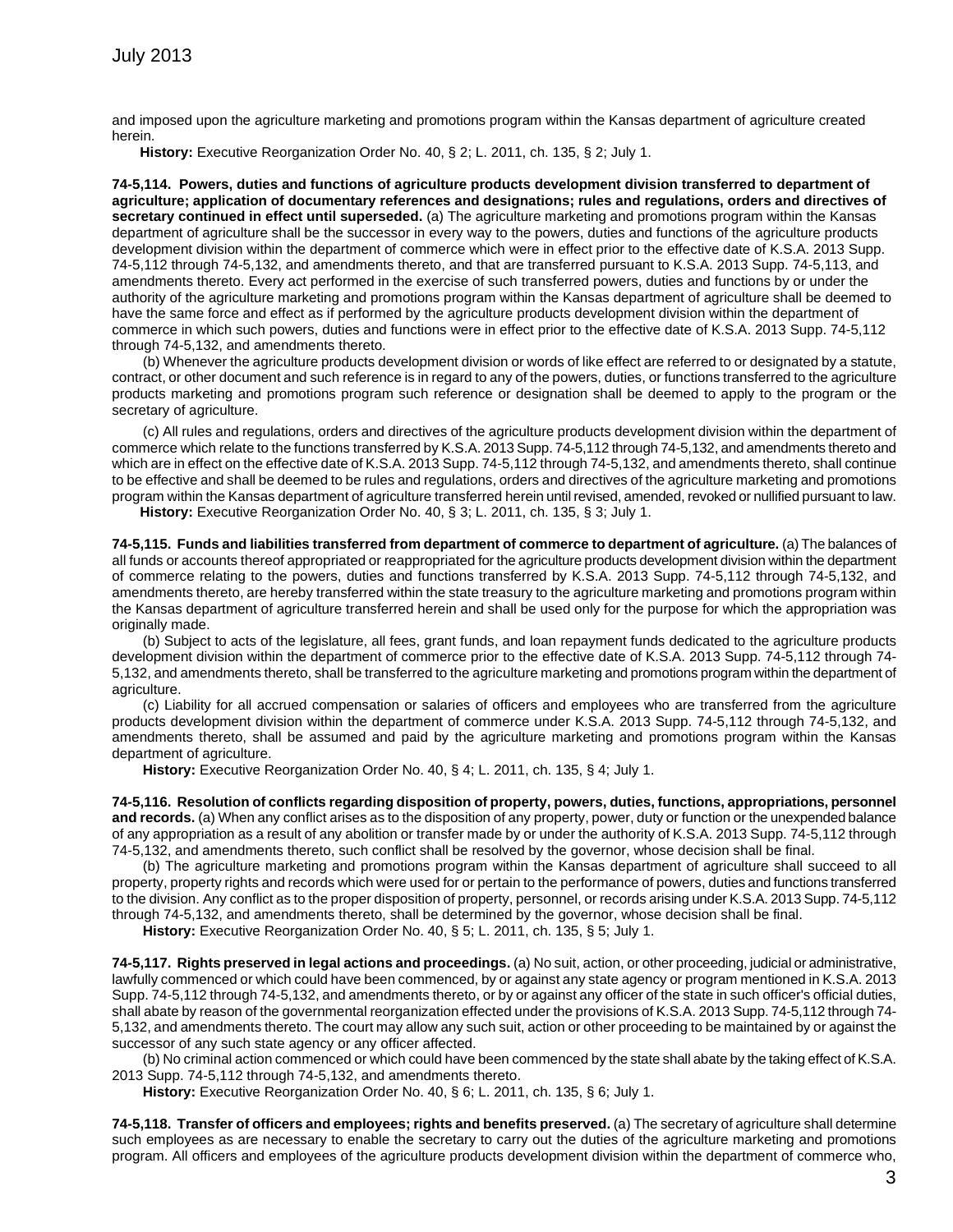immediately prior to the effective date of K.S.A. 2013 Supp. 74-5,112 through 74-5,132, and amendments thereto, are engaged in the exercise and performance of the powers, duties and functions transferred by K.S.A. 2013 Supp. 74-5,112 through 74-5,132, and amendments thereto, who are determined by the secretary of agriculture to be engaged in providing administrative, technical or other support services that are essential to the exercise and performance of the powers, duties and functions transferred by K.S.A. 2013 Supp. 74-5,112 through 74-5,132, and amendments thereto, are hereby transferred to the agriculture marketing and promotions program within the Kansas department of agriculture. All classified employees so transferred shall retain their status as classified employees. Thereafter, the secretary of agriculture may convert vacant classified positions to positions in the unclassified service under the Kansas civil service act.

(b) Officers and employees of the agriculture products development division within the department of commerce transferred by K.S.A. 2013 Supp. 74-5,112 through 74-5,132, and amendments thereto, shall retain all retirement benefits and leave balances and rights which had accrued or vested prior to the date of transfer. The service of each such officer and employee so transferred shall be deemed to have been continuous. Any subsequent transfers, layoffs or abolition of classified service positions under the Kansas civil service act shall be made in accordance with the civil service laws and any rules and regulations adopted thereunder. Nothing in K.S.A. 2013 Supp. 74-5,112 through 74-5,132, and amendments thereto, shall affect the classified status of any transferred person employed by the agriculture products development division of the department of commerce prior to the date of transfer.

**History:** Executive Reorganization Order No. 40, § 7; L. 2011, ch. 135, § 7; July 1.

### Article 50. Department of Commerce

**74-50,156. Establishing the agriculture marketing and promotions program; powers, duties and objectives thereof; agricultural value added center; trademark registration; report to the legislature; fulfillment of contracts.** (a) There is hereby established within and as a part of the Kansas department of agriculture the agriculture marketing and promotions program. The secretary of agriculture shall appoint a director of such program and such director shall be in the unclassified service of the Kansas civil service act. Subject to and in accordance with appropriations acts, the agriculture marketing and promotions program shall include:

(1) All powers, duties and functions related to the agricultural value added center pursuant to subsections (b) and (c);

(2) all powers and duties created regarding the division of markets pursuant to K.S.A. 74-530, and amendments thereto, which are hereby transferred;

(3) all powers and duties created regarding registered trademarks pursuant to K.S.A. 74-540a, and amendments thereto, which are hereby transferred;

(4) all powers and duties regarding the trademark fund pursuant to K.S.A. 74-540b, and amendments thereto, which are hereby transferred; and

(5) all powers and duties created regarding expenditures and moneys credited to the market development fund pursuant to K.S.A. 74-540c, and amendments thereto, which are hereby transferred.

(b) The objectives of the agricultural value added center within the agriculture marketing and promotions program shall include, but not be limited to, providing technical assistance to existing and potential value added facilities, including incubator facilities; developing a network for collecting and distributing information to individuals involved in value added processing in Kansas; initiating pilot plant facilities to act as research and development laboratories for existing and potential small scale value added processing endeavors in Kansas; providing technical assistance to new agricultural value added businesses; developing and promoting communication and cooperation among private businesses; state government agencies and public and private colleges and universities in Kansas; establishing research and development programs in technologies that have value added commercial potential for food and nonfood agricultural products achieving substantial and sustainable continuing growth for the Kansas economy through value added products from agriculture; serving as a catalyst for industrial agriculture through technological innovation in order to expand economic opportunity for all Kansas communities; establishing an industrial agriculture industry for the state of Kansas; commercializing the developed industrial agriculture technology in smaller communities and the rural areas of Kansas; and developing investment grade agriculture value added technologies and products.

© Subject to the provisions of appropriations acts, the functions of the agricultural value added center within the agriculture marketing and promotions program shall include, but not be limited to, developing a market referral program, matching distribution to buyers in coordination with other state agencies concerned with marketing Kansas products; assisting private entrepreneurs in the establishment of facilities and markets for new agricultural value added endeavors; and introducing coordinated programs to develop marketing skills of existing agricultural value adding processors in Kansas.

(d) (1) It shall be the duty of the agriculture marketing and promotions program to perform acts and to do, or cause to be done, those things which are designed to lead to the more advantageous marketing of agricultural products of Kansas. For these purposes the division may:

(A) Investigate the subject of marketing farm products;

(B) promote their sales distribution and merchandising;

- (C) furnish information and assistance to the public;
- (D) study and recommend efficient and economical methods of marketing;
- (E) provide for such studies and research as may be deemed necessary and proper;

(F) gather and diffuse timely and useful information concerning the supply, demand, prevailing prices and commercial movement of farm products including quantity in common storage and cold storage, in cooperation with other public or private agencies;